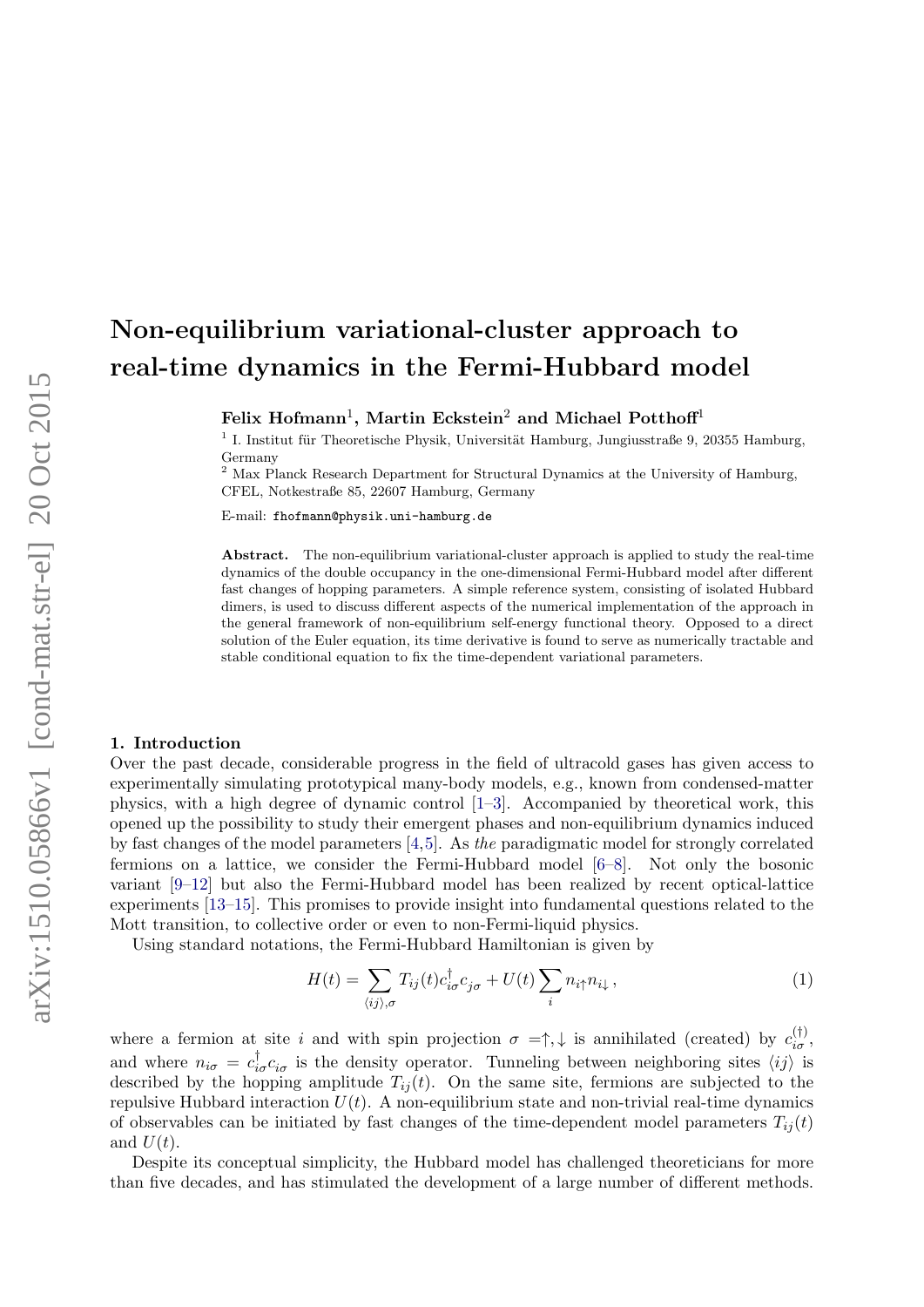Many approaches which are based on the language of Green's functions [\[16\]](#page-13-10) have successfully been extended to describe real-time phenomena [\[17–](#page-13-11)[25\]](#page-13-12), using the Keldysh formalism [\[26\]](#page-13-13). Of particular interest in this context are quantum-cluster theories [\[27\]](#page-13-14), which are formulated in the thermodynamic limit, but nevertheless account for non-local correlations on a length scale defined by the linear extension of a reference cluster, which can have a profound influence on the nonequilibrium dynamics [\[28,](#page-13-15) [29\]](#page-13-16). A simple but conceptually appealing quantum-cluster approach is the cluster-perturbation theory (CPT) [\[30–](#page-13-17)[33\]](#page-13-18). Within the CPT, the infinite lattice is tiled into small clusters, which can be solved exactly by numerical means. This solution is then extended to the full lattice by infinite-order perturbation theory with respect to the inter-cluster hopping but neglecting vertex corrections [\[32\]](#page-13-19). This amounts to approximate the self-energy of the full model by the self-energy of the reference system of disconnected clusters. A major drawback of the CPT consists in the fact that, even for a given geometrical tiling of the lattice, the partitioning of the hopping part and hence the choice of the reference system, i.e., the starting point of the perturbative expansion is not unique. However, the non-uniqueness of the CPT construction can be turned into an advantage, if one can find a variational prescription for finding the optimal starting point for the cluster-perturbation theory. In fact, this is achieved with the variational-cluster approach (VCA) [\[34,](#page-13-20) [35\]](#page-13-21) which is best understood in the general framework of self-energy functional theory [\[36,](#page-14-0) [37\]](#page-14-1).

The main purpose of the present paper is to discuss different practical issues related to the application of the non-equilibrium VCA. While the main theoretical concept is essentially the same as for the equilibrium VCA, we demonstrate that the numerical implementation of the nonequilibrium variant of the approach is by far more complex and requires new techniques. As a proof of principle, we present a first numerical implementation of the non-equilibrium VCA, based on simple two-site reference clusters, and study two types of parameter quenches (or fast ramps) in the one-dimensional Fermi-Hubbard model with alternating (dimerized) hopping amplitudes which have attracted experimental attention recently [\[38,](#page-14-2) [39\]](#page-14-3).

The paper is organized as follows: In Section [2](#page-1-0) we briefly review the concept of nonequilibrium Green's functions used for the non-equilibrium extension of the self-energy functional theory, as described in Sec. [3.](#page-2-0) We derive the central Euler equation in Sec. [4](#page-4-0) and discuss its numerical implementation in Sec. [5.](#page-6-0) Results for the dimerized Hubbard model are presented in Sec. [6.](#page-9-0) A summary is given in Sec. [7.](#page-12-0)

#### <span id="page-1-0"></span>2. Non-equilibrium Green's functions

The self-energy functional theory relies on functionals that are formally defined by means of allorder perturbation theory and thus on the concept of (non-equilibrium) Green's functions [\[16,](#page-13-10)[26\]](#page-13-13). Throughout this paper, we make use of the general theory provided by Refs. [\[40\]](#page-14-4) but in first place closely follow the formal setup by Wagner [\[41\]](#page-14-5).

For a general fermionic lattice model with Hamiltonian

$$
H_{\boldsymbol{T},\boldsymbol{U}}(t) = \sum_{\alpha\beta} T_{\alpha\beta}(t) c_{\alpha}^{\dagger} c_{\beta} + \frac{1}{2} \sum_{\alpha\beta\gamma\delta} U_{\alpha\beta\delta\gamma}(t) c_{\alpha}^{\dagger} c_{\beta}^{\dagger} c_{\gamma} c_{\delta} , \qquad (2)
$$

which is specified by the parameters T and U, and which initially (at time  $t = t_0$ ) is prepared in a thermal state with inverse temperature  $\beta$  and chemical potential  $\mu$ , the elements of the contour-ordered Green's function  $G_{T,U}$  are defined as

$$
iG_{T,U}(1,2) = \left\langle \mathcal{T}_{\mathcal{C}} c_{\mathcal{H}}(1) c_{\mathcal{H}}^{\dagger}(2) \right\rangle_{T,U} . \tag{3}
$$

Here, greek indices combine all one-particle orbitals, and  $c_{\mathcal{H}}^{(\dagger)}(i)$  is the annihilator (creator) in the Heisenberg picture with respect to  $\mathcal{H}(z) = H(z) - \mu N$ , where N is the total particle-number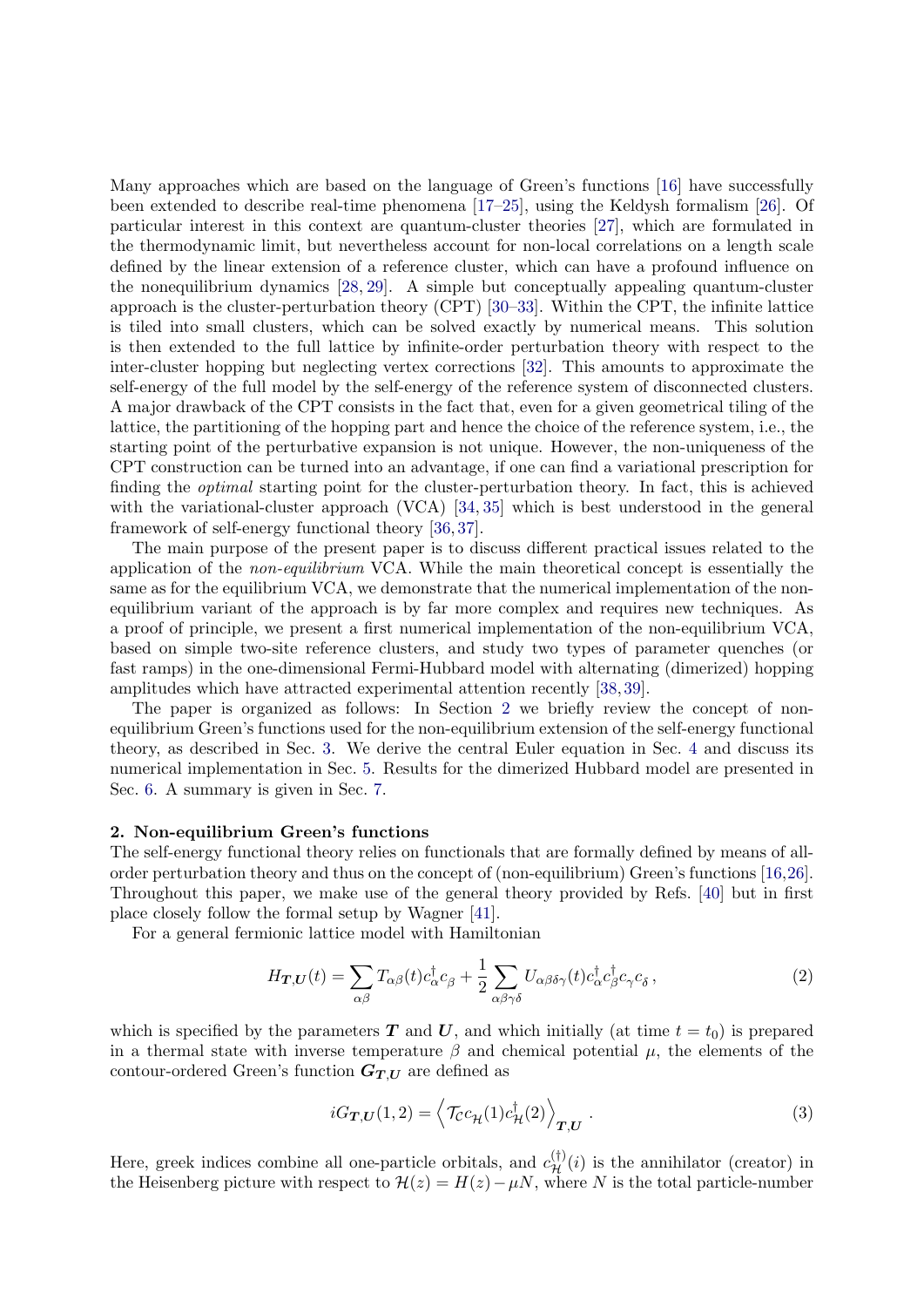

<span id="page-2-1"></span>Figure 1. The three-branched Keldysh-Matsubara contour  $\mathcal C$  in the complex time plane, extending up to time  $t_{\text{max}}$ ;  $\mathcal{C}_{K_{\pm}}$  denotes the upper/lower branch and  $\mathcal{C}_M$  the Matsubara branch.

operator. We use the short-hand notation  $i \equiv (\alpha_i, z_i)$ , where  $z_i$  marks an arbitrary point on the Keldysh-Matsubara contour  $\mathcal C$  (see Fig. [1\)](#page-2-1).  $\mathcal T_{\mathcal C}$  is the contour time ordering. Further,  $\langle \cdots \rangle = \text{tr}(\rho \cdots)$  denotes the expectation value in the initial state, where  $\rho$  is density operator,  $\rho = \exp(-\beta \mathcal{H}_{\text{ini}})/Z$ , and  $Z = \text{tr} \exp(-\beta \mathcal{H}_{\text{ini}})$  with  $\mathcal{H}_{\text{ini}} = H(t_0) - \mu N$  is the partition function. From the Heisenberg equation of motion for the annihilator, we find the equation of motion

<span id="page-2-2"></span>
$$
\left(i\partial_z - (\boldsymbol{T}(z) - \mu)\right)\boldsymbol{G}_{\boldsymbol{T},\boldsymbol{U}}(z,z') = \mathbf{1}\delta_{\mathcal{C}}(z,z') + (\boldsymbol{\Sigma}_{\boldsymbol{T},\boldsymbol{U}}\circ\boldsymbol{G}_{\boldsymbol{T},\boldsymbol{U}})(z,z'),\tag{4}
$$

where  $\delta_c$  is the contour delta-function and  $\Sigma_{T,U}$  is the self-energy. The circle  $\circ$  on the right-hand side stands for an integration along  $\mathcal C$  and an implicit summation over all orbital indices. By setting  $U = 0$  in Eq. [\(4\)](#page-2-2), we obtain the inverse of the "free" Green's function  $G_{T,0}$  as

<span id="page-2-6"></span>
$$
G_{\mathbf{T},0;\alpha\alpha'}^{-1}(z,z') = \delta_{\mathcal{C}}(z,z') \left( \delta_{\alpha\alpha'} i \partial_{z'} - \left( T_{\alpha\alpha'}(z') - \mu \delta_{\alpha\alpha'} \right) \right) . \tag{5}
$$

Using this, we can rewrite Eq. [\(4\)](#page-2-2) as Dyson's equation:

<span id="page-2-5"></span>
$$
G_{T,U}=G_{T,0}+G_{T,0}\circ\Sigma_{T,U}\circ G_{T,U}.
$$
\n
$$
(6)
$$

# <span id="page-2-0"></span>3. Self-energy functional theory

The (non-equilibrium) self-energy functional theory is based on the following functional of the non-equilibrium self-energy (see Refs. [\[37,](#page-14-1) [42\]](#page-14-6) for details):

<span id="page-2-3"></span>
$$
\widehat{\Omega}_{T,U}[\Sigma] = \frac{1}{\beta} \operatorname{Tr} \ln \left( G_{T,0}^{-1} - \Sigma \right)^{-1} + \widehat{F}_U[\Sigma]. \tag{7}
$$

Here, the first term on the right-hand side is a simple and explicit functional of  $\Sigma$  and depends on the system's one-particle parameters  $T$ . The second term is the Legendre transform of the Luttinger-Ward functional  $\widehat{\Phi}_{\boldsymbol{U}}[\boldsymbol{G}]$  [\[43\]](#page-14-7). The latter can be defined by means of all-order perturbation theory or, non-perturbatively, within a path-integral formalism analogous to the equilibrium case [\[42\]](#page-14-6). Note, that functionals are indicated by a hat, and that the trace is defined as Tr  $\mathbf{A} = \sum_{\alpha} \int_{\mathcal{C}} dz A_{\alpha\alpha}(z, z^+)$ , where  $z^+$  is infinitesimally later than z on  $\mathcal{C}$ .

There are two important properties of the self-energy functional [\(7\)](#page-2-3): First, if  $\Omega_{T,U}[\Sigma]$  is evaluated at the physical self-energy  $\Sigma = \Sigma_{T,U}$ , one obtains the physical grand potential of the system in its initial thermal state. All contributions from the upper and the lower Keldysh branch cancel in this case. Second, the self-energy functional is stationary at the physical selfenergy, i.e.,

<span id="page-2-4"></span>
$$
\frac{\delta \hat{\Omega}_{T,U}[\Sigma]}{\delta \Sigma} \bigg|_{\Sigma = \Sigma_{T,U}} = 0.
$$
\n(8)

In fact, using the well-known properties of the Luttinger-Ward functional and its Legendre transform, it is easy to see that Eq.  $(8)$  is equivalent with Dyson's equation  $(6)$ . Eq.  $(8)$ constitutes a general variational principle by which one could determine the self-energy (as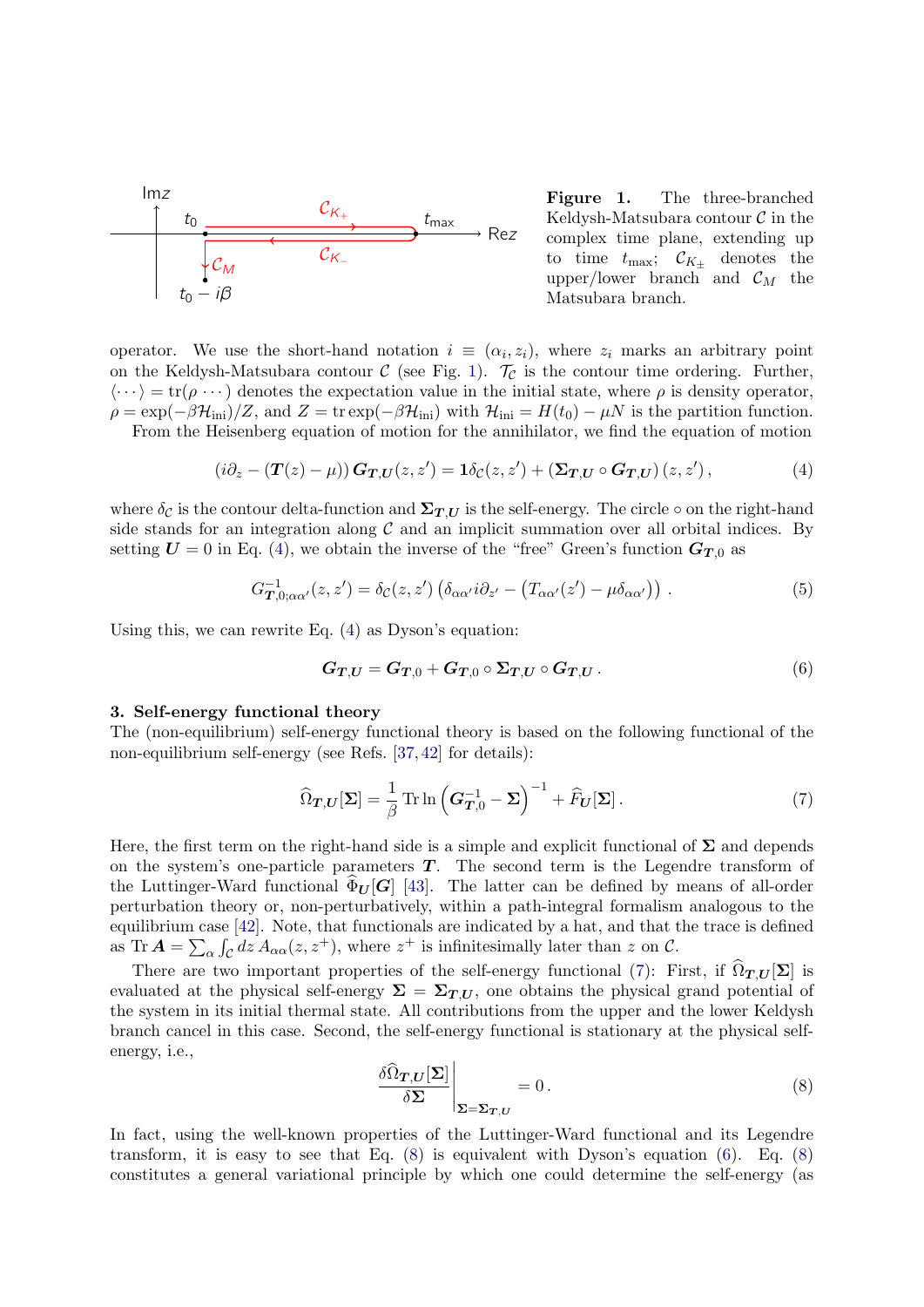well as the grand potential) of a system of correlated fermions. However, the explicit form of the functional  $F_U[\Sigma]$  is generally unknown.

An important observation is that the Luttinger-Ward functional, and thus also  $\widehat{F}_{\boldsymbol{U}}[\boldsymbol{\Sigma}]$  is universal, i.e., it depends (besides the argument) on the interaction parameters  $\boldsymbol{U}$  only, as made explicit by the subscript. Hence, the functional form of  $\widehat{F}_U[\Sigma]$  remains unchanged for any reference system with the same interaction  $U$  as the original system but with a different set of one-particle parameters  $\lambda'$ , i.e., for any reference system with a Hamiltonian of the form  $H' \equiv H_{\lambda',\boldsymbol{U}}$ .

Let us choose a reference system in a particular subspace of one-particle parameters  $\lambda'$ , which has a sufficiently simple structure so that its one-particle Green's function, its self-energy, and its grand potential of the initial thermal state at  $\beta$  and  $\mu$  can be computed exactly for any  $\lambda'$  of the subspace. (Here and in the following, primed quantities will refer to the reference system.) We can write down the self-energy functional of the reference system,

<span id="page-3-0"></span>
$$
\widehat{\Omega}_{\lambda',U}[\Sigma] = \frac{1}{\beta} \operatorname{Tr} \ln \left( G_{\lambda',0}^{-1} - \Sigma \right)^{-1} + \widehat{F}_U[\Sigma], \tag{9}
$$

and, due to the mentioned universality, eliminate  $\widehat{F}_{\boldsymbol{U}}[\boldsymbol{\Sigma}]$  by combining Eqs. [\(7\)](#page-2-3) and [\(9\)](#page-3-0):

$$
\widehat{\Omega}_{T,U}[\Sigma] = \widehat{\Omega}_{\lambda',U}[\Sigma] + \frac{1}{\beta} \operatorname{Tr} \ln \left( G_{T,0}^{-1} - \Sigma \right)^{-1} - \frac{1}{\beta} \operatorname{Tr} \ln \left( G_{\lambda',0}^{-1} - \Sigma \right)^{-1} . \tag{10}
$$

This expression for the self-energy functional, which is still exact, can be evaluated in practice for a certain subclass of trial self-energies, namely for the physical self-energies of the reference system. Inserting  $\Sigma = \Sigma_{\lambda',U}$ , we have

$$
\widehat{\Omega}_{T,U}[\Sigma_{\lambda',U}] = \Omega_{\lambda',U} + \frac{1}{\beta} \operatorname{Tr} \ln \left( G_{T,0}^{-1} - \Sigma_{\lambda',U} \right)^{-1} - \frac{1}{\beta} \operatorname{Tr} \ln \left( G_{\lambda',U} \right) , \tag{11}
$$

where we used  $\Omega_{\lambda',U}[\Sigma_{\lambda',U}] = \Omega_{\lambda',U}$  and Dyson's equation for the reference system, see Eq. [\(6\)](#page-2-5). Using the stationarity principle Eq. [\(8\)](#page-2-4), we can optimize the self-energy over the restricted subspace of trial self-energies spanned by the subspace of variational parameters  $\lambda'$  via

<span id="page-3-1"></span>
$$
\frac{\delta\widehat{\Omega}_{T,U}[\Sigma_{\lambda',U}]}{\delta\lambda'(z)}\Big|_{\lambda'(z)=\lambda'_{\rm opt}(z)} = 0.
$$
\n(12)

This Euler equation yields the optimal parameters  $\lambda'_{opt}(z)$ , the optimal initial-state grand potential  $\Omega_{T,U}[\Sigma_{\lambda'_{\text{opt}},U}]$ , the optimal self-energy  $\Sigma_{\lambda'_{\text{opt}},U}$ , and the related one-particle Green's function

<span id="page-3-2"></span>
$$
\mathbf{G}^{\rm SFT} \equiv (\mathbf{G}_{\mathbf{T},0}^{-1} - \boldsymbol{\Sigma}_{\lambda'_{\rm opt},\mathbf{U}})^{-1} \,. \tag{13}
$$

The type of approximation is specified by the choice of the reference system. Typically, this is defined but cutting the lattice, which underlies the original model, into disconnected clusters consisting of a small number of sites  $L_c$  each. For Hubbard-type systems with local interactions, this generates simple reference systems with a small Hilbert space, which can be solved, e.g., by exact diagonalization techniques. The resulting approximation is called the variational-cluster approximation (VCA) [\[34,](#page-13-20) [35,](#page-13-21) [37\]](#page-14-1). A concrete example will be given in Sec. [6.](#page-9-0) To enlarge the number of variational degrees of freedom locally, a number  $L<sub>b</sub>$  of uncorrelated "bath sites" can be coupled via a hybridization term to each of the correlated ones. One may formally re-derive the (non-equilibrium) dynamical mean-field theory (DMFT) [\[18,](#page-13-22) [19,](#page-13-23) [44\]](#page-14-8) by choosing a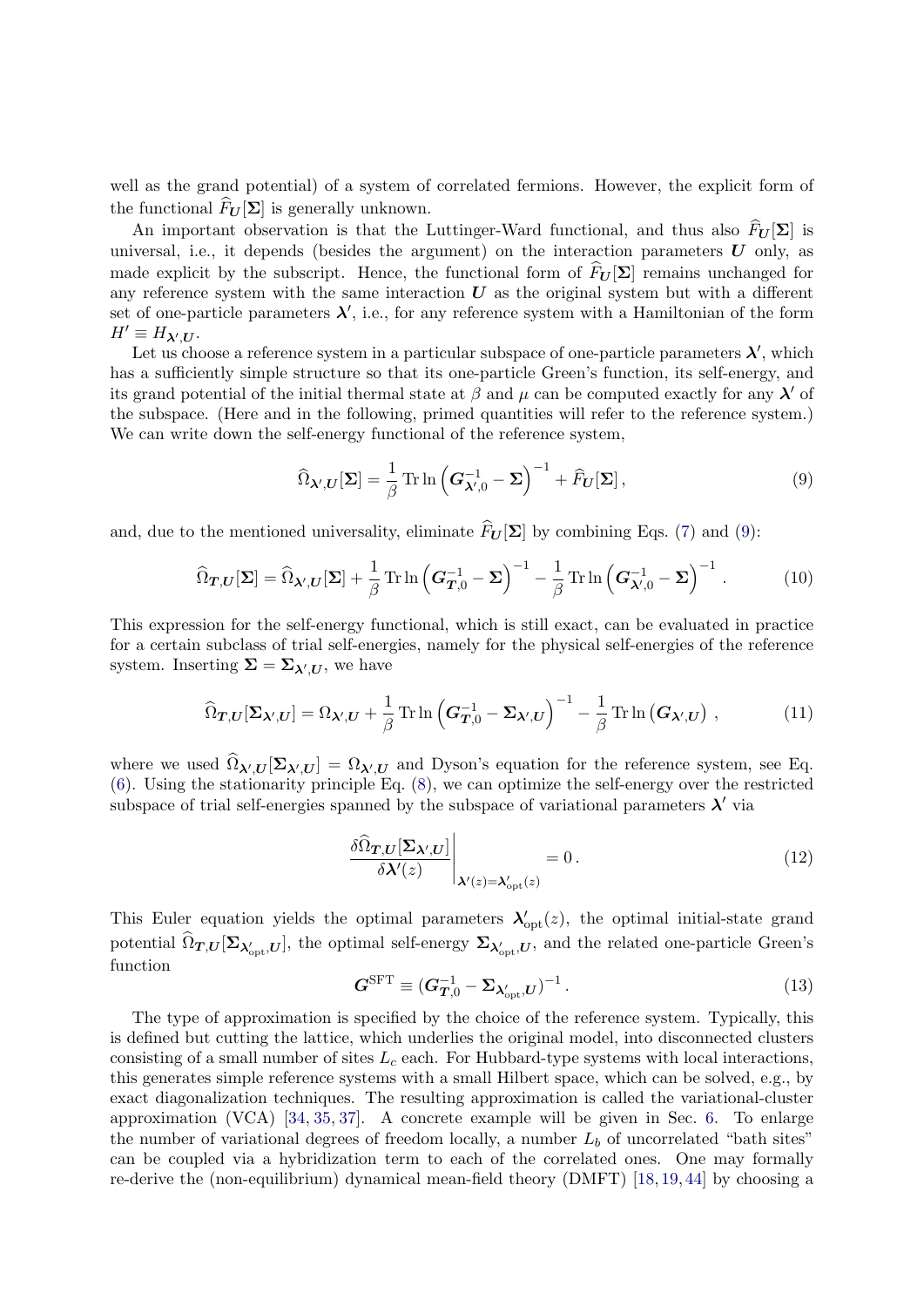reference system of decoupled correlated sites  $(L<sub>c</sub> = 1)$  hybridizing with a continuum of bath sites  $(L_b = \infty)$ . The reference system is given as a set of decoupled single-impurity Anderson models in this case. The VCA, the DMFT, and other approximations defined in this way are non-perturbative by construction and can be improved systematically by enlarging the space of variational parameters.

Self-energy functional theory in principle provides approximations which respect the macroscopic conservation laws resulting from the invariance of the original system under continuous  $U(1)$  and  $SU(2)$  symmetry groups. This is similar to the perturbatively defined "conserving" approaches in the sense of Baym and Kadanoff [\[45,](#page-14-9) [46\]](#page-14-10) which are obtained from the standard recipe by deriving the self-energy from a truncated Luttinger-Ward functional. The conserving nature of the non-perturbative approximations generated within the SFT framework is ensured by a formal proof [\[37\]](#page-14-1). This makes use of the fact that variations of the one-particle parameters of the reference system comprise gauge transformations of the form  $\lambda' \mapsto \bar{\lambda'}$  with

$$
\varepsilon'(z) \mapsto \overline{\varepsilon}'(z) = \varepsilon'(z) - \partial_z \chi(z), \qquad \mathbf{T}'(z) \mapsto \overline{\mathbf{T}}'(z) = e^{i\chi(z)} \mathbf{T}'(z) e^{-i\chi(z)}, \tag{14}
$$

where  $\varepsilon'$  denotes the (spatially) diagonal part of  $\lambda'$  and  $T'$  its off-diagonal part, and where  $\chi_{ii,\sigma\sigma'}(z)$  is a spatially diagonal contour function. One shows that stationarity with respect to those gauge transformations implies that conservation laws, as expressed by continuity equations, are proliferated from the reference system, where they hold exactly, to the original system where they are expressed in terms of the approximate quantities. In fact, this is unproblematic in practice for the case of the total particle number and of the z-component of the total spin. As discussed in Ref. [\[37\]](#page-14-1), however, respecting total-energy conservation requires a continuum of variational degrees of freedom. In simple approximations, such as the VCA, one therefore has to tolerate a violation of total-energy conservation or use this as a measure for the quality of the approximation.

## <span id="page-4-0"></span>4. Euler equation

To proceed to a practical computation, one first has to note that the trial self-energy depends on variational parameters  $\lambda'(z)$  which can be different on the two Keldysh branches and we therefore distinguish  $\lambda'_{+}(t)$  and  $\lambda'_{-}(t)$  on  $\mathcal{C}_{K_{+}}$  and  $\mathcal{C}_{K_{-}}$  (cf. Fig. [1\)](#page-2-1). In the end, we are only interested in physical solutions of the Euler equation [\(12\)](#page-3-1), namely solutions which satisfy  $\lambda'_{+}(t) = \lambda'_{-}(t)$  and hence specify a physical Hamiltonian. To make this more explicit, we perform a simple rotation in parameter space and define  $\lambda'_{\rm phys}(t) = \frac{1}{2}(\lambda'_+(t)+\lambda'_-(t))$  and  $\lambda'_{\rm trans}(t) = \frac{1}{2}(\lambda'_+(t)-\lambda'_-(t))$ . The physical parameter manifold is given by  $\lambda'_{trans}(t) = 0$ . Now, it is easy to see that the self-energy functional is trivially always stationary with respect to physical variations when evaluated at a physical parameter set:

$$
\frac{\delta\hat{\Omega}_{T,U}[\Sigma_{\lambda',U}]}{\delta\lambda'_{\text{phys}}(t)}\Big|_{\lambda'_{\text{trans}}(t)=0} = 0.
$$
\n(15)

Hence, stationarity with respect to physical variations simply places the solution on the physical manifold. To fix the solution *within* the physical manifold a second condition is needed, namely stationarity with respect to the transverse variations:

<span id="page-4-1"></span>
$$
\frac{\delta\hat{\Omega}_{T,U}[\Sigma_{\lambda',U}]}{\delta\lambda'_{\text{trans}}(t)}\Big|_{\lambda'_{\text{trans}}(t)=0} = 0.
$$
\n(16)

This is in fact the central equation of the non-equilibrium SFT. Hence, variations necessarily go off the physical manifold and thus, opposed to the standard strategy in the equilibrium case (see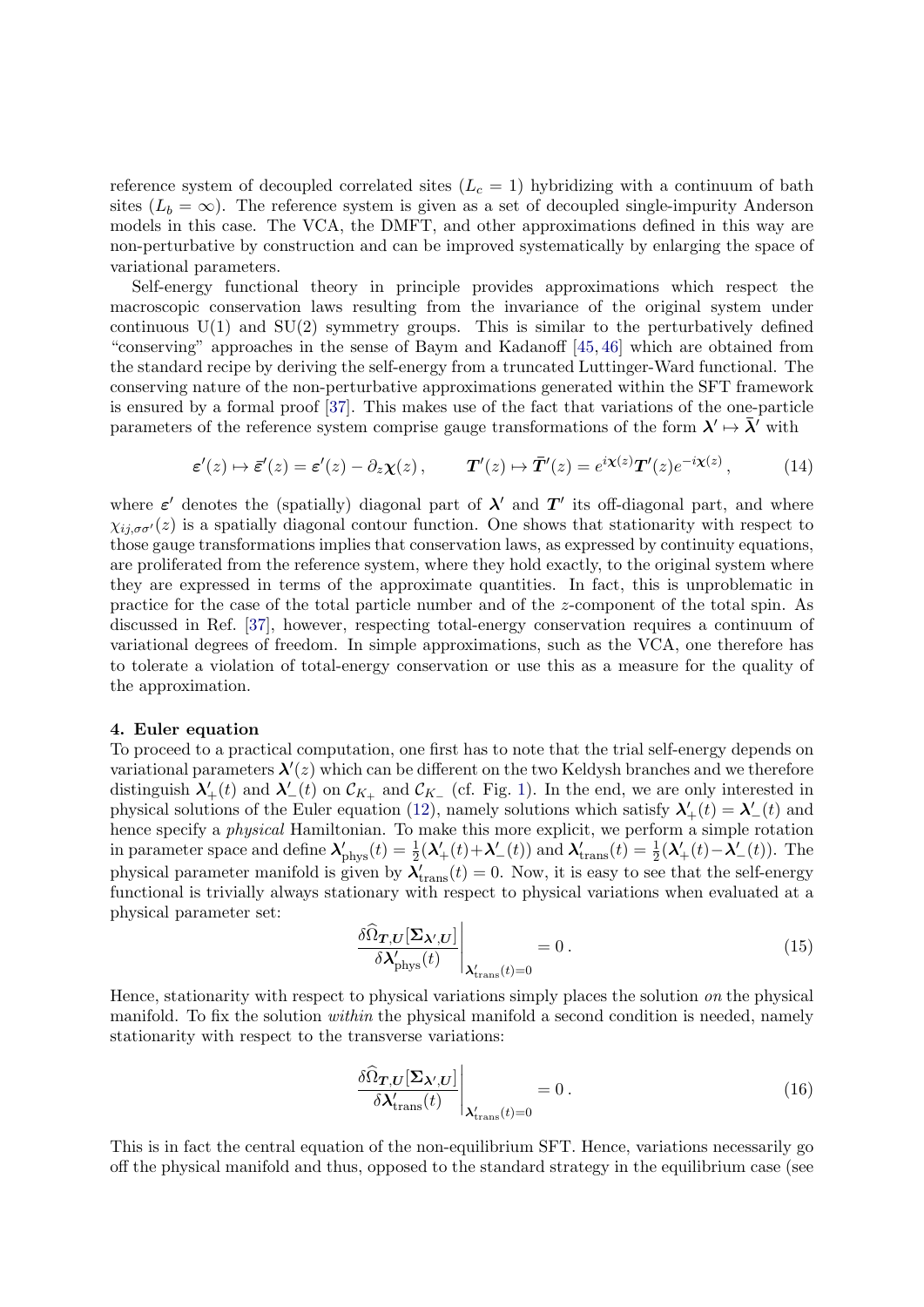e.g. Ref. [\[47\]](#page-14-11)), it is convenient to carry out the functional derivative analytically before solving the resulting equation numerically on the physical parameter manifold.

To compute the functional derivative in Eq. [\(12\)](#page-3-1) or [\(16\)](#page-4-1), we use the chain rule:

<span id="page-5-0"></span>
$$
\frac{\delta\widehat{\Omega}_{T,U}[\Sigma_{\lambda',U}]}{\delta\lambda'_{\alpha_1\alpha_2}(z)} = \text{Tr}\left(\frac{\delta\widehat{\Omega}_{T,U}[\Sigma_{\lambda',U}]}{\delta\Sigma_{\lambda',U}} \circ \frac{\delta\Sigma_{\lambda',U}}{\delta\lambda'_{\alpha_1\alpha_2}(z)}\right). \tag{17}
$$

The first factor is given by  $\beta \delta \widehat{\Omega}_{T,U} [\Sigma_{\lambda',U}] / \delta \Sigma_{\lambda',U} = \left( G_{T,0}^{-1} - \Sigma_{\lambda',U} \right)^{-1} - G_{\lambda',U}$  and can be rewritten in a more convenient way. With the inter-cluster hopping  $V(z) \equiv T(z) - \lambda'(z)$  we immediately have  $G_T^{-1}$  $T_{T,0}^{-1}(1,2) = G_{\lambda',0}^{-1}(1,2) - \delta_{\mathcal{C}}(z_1, z_2) V_{\alpha_1 \alpha_2}(z_2)$ , see Eq. [\(5\)](#page-2-6). Plugging this into the definition of the SFT Green's function, Eq. [\(13\)](#page-3-2), and using Dyson's equation for the reference system, we get

<span id="page-5-3"></span>
$$
G^{\rm SFT} = G_{\lambda',U} + G_{\lambda',U} V \circ G^{\rm SFT}.
$$
 (18)

This is actually the central equation of non-equilibrium cluster-perturbation theory [\[32\]](#page-13-19). With the associated Lippmann-Schwinger equation  $G^{\text{SFT}} = G_{\lambda',U} + G_{\lambda',U} \circ Y_{\lambda',T,U} \circ G_{\lambda',U}$ , where  $\mathbf{Y}_{\lambda',T,U}(z_1,z_2)=\mathbf{V}(z_1)\delta_{\mathcal{C}}(z_1,z_2)+\mathbf{V}(z_1)\mathbf{G}^{\text{SFT}}(z_1,z_2)\mathbf{V}(z_2)$  is the corresponding T-matrix, we eventually obtain

$$
\frac{\delta\Omega_{T,U}[\Sigma_{\lambda',U}]}{\delta\Sigma_{\lambda',U}} = \frac{1}{\beta} \mathbf{G}_{\lambda',U} \circ \mathbf{Y}_{\lambda',T,U} \circ \mathbf{G}_{\lambda',U}
$$
(19)

for the first factor in Eq. [\(17\)](#page-5-0). To evaluate the second factor, we write  $\Sigma_{\lambda',U} = G_{\lambda',0}^{-1} - G_{\lambda',U}^{-1}$ . Apart from the  $\lambda'$ -dependence of the inverse free Green's function, see Eq. [\(5\)](#page-2-6), we have to consider the derivative of the inverse of the full Green's function: From the identity  $\delta(\mathbf{G}_{\boldsymbol{\lambda}',U}\circ \mathbf{G}_{\boldsymbol{\lambda}',U}^{-1})/\delta \boldsymbol{\lambda}'\,=\,0$  we deduce  $\delta\mathbf{G}_{\boldsymbol{\lambda}',U}^{-1}/\delta \boldsymbol{\lambda}'\,=\,-\mathbf{G}_{\boldsymbol{\lambda}',U}^{-1}\circ \delta\mathbf{G}_{\boldsymbol{\lambda}',U}/\delta \boldsymbol{\lambda}'\circ \mathbf{G}_{\boldsymbol{\lambda}',U}^{-1}.$  Finally, making use of the properties of the time ordering operator and the exponential function, a straightforward calculation yields:

$$
\frac{\delta G_{\lambda',U}(3,4)}{\delta \lambda'_{\alpha_1 \alpha_2}(z_1)} = G_{\lambda',U}(3,4) \ G_{\lambda',U}(2,1^+)|_{z_2=z_1} - G_{\lambda',U}^{(2)}(3,2,1^+,4)|_{z_2=z_1} \ , \tag{20}
$$

where  $G_{\lambda'}^{(2)}$  $\lambda$ ', U is the two-particle Green's function of the reference system. Collecting the results we find:

<span id="page-5-2"></span>
$$
-\beta \frac{\delta \hat{\Omega}_{\boldsymbol{T},\boldsymbol{U}}[\boldsymbol{\Sigma}_{\boldsymbol{\lambda}',\boldsymbol{U}}]}{\delta \lambda'_{\alpha_1 \alpha_2}(z_1)} = \iint d3d4 \, Y_{\boldsymbol{\lambda}',\boldsymbol{T},\boldsymbol{U}}(4,3) \, L_{\boldsymbol{\lambda}',\boldsymbol{U}}(3,2,1^+,4) \big|_{z_2=z_1} =: K^{(0)}[\boldsymbol{\lambda}']_{\alpha_2 \alpha_1}(z_1), \quad (21)
$$

where  $L_{\lambda',U}(1, 2, 3, 4) = G_{\lambda',U}(2, 4)G_{\lambda',U}(1, 3) - G_{\lambda',U}(1, 4)G_{\lambda',U}(2, 3) + G_{\lambda',U}^{(2)}(2, 3)$  $\chi^{(2)}_{\lambda',U}(1,2,3,4)$  is the two-particle (four-point) vertex function with external legs. Therewith, we have the Euler equation of the non-equilibrium SFT:

<span id="page-5-1"></span>
$$
\left. \mathbf{K}^{(0)}[\boldsymbol{\lambda}'](t) \right|_{\boldsymbol{\lambda}' = \boldsymbol{\lambda}'_{\rm opt}} = 0, \tag{22}
$$

which will be the starting point for the numerical determination of the optimal parameters. Note that those parameters depend on the real time variable t only rather than on the contour variable  $z$ , because after the transverse variations have been carried out analytically we can restrict the search for optimal parameters to the physical manifold, see Eq. [\(16\)](#page-4-1).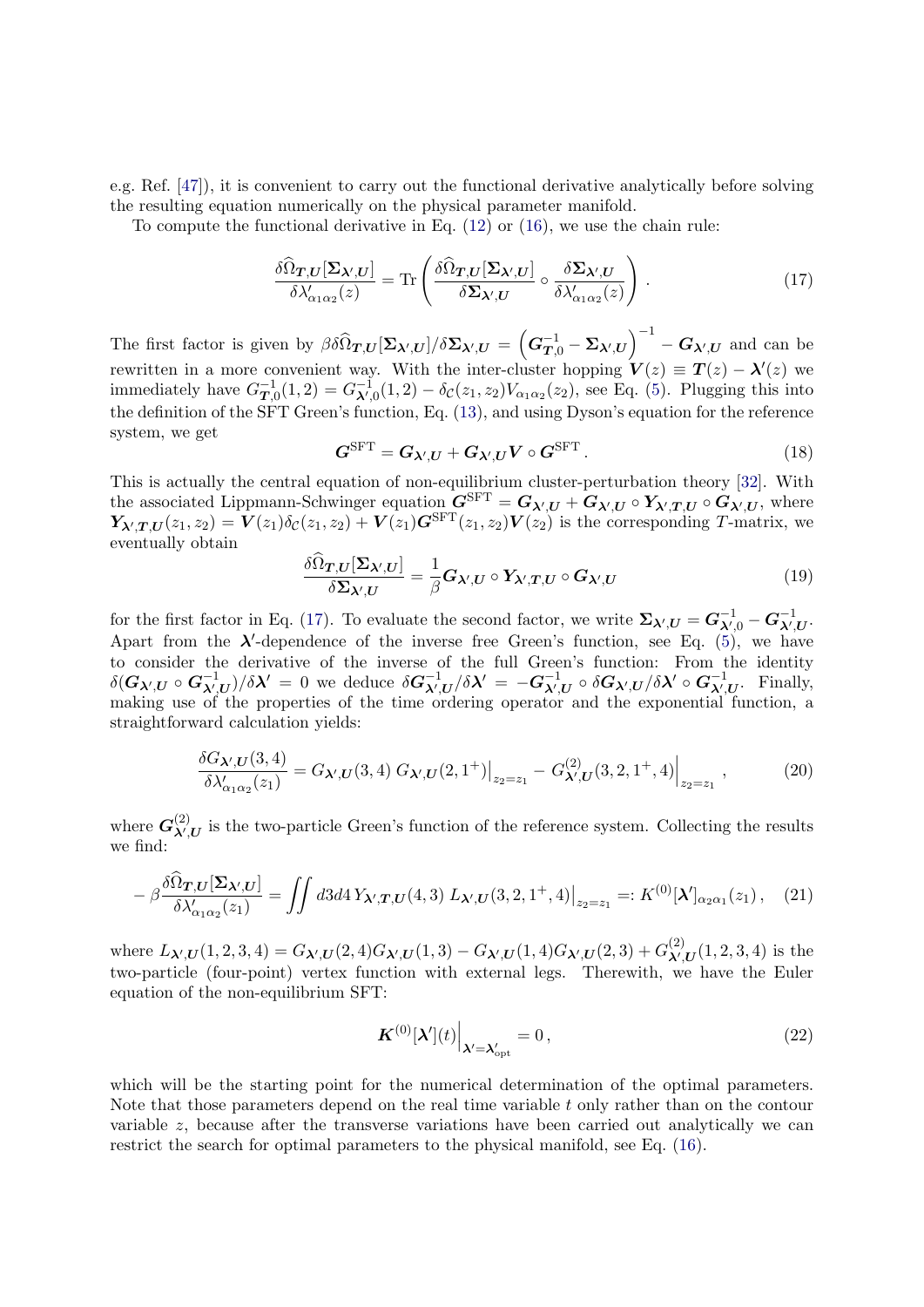

<span id="page-6-1"></span>Figure 2. Test of the numerical implementation for the time-propapagation of a system in equilibrium. The system is a one-dimensional chain of 100 sites at  $\beta = 6$  and  $U = 4$ . As a reference system a two-site cluster is used. Left:  $\Delta t$  dependence of the Jacobian of  $K^{(0)}[\lambda'](t)$ (red, left ordinate axis) and of  $\partial_t \mathbf{K}^{(0)}[\lambda](t)$  (blue, right ordinate axis). Note, that the ordinate axes' scales differ by two orders of magnitude. Results are independent of the time  $t$ .  $Right$ : Time dependence of the optimal parameters. VCA results obtained as the roots of  $\partial_t \mathbf{K}^{(0)}[\lambda](t) = 0$ [Eq. [\(24\)](#page-7-0)] for different  $\Delta t$ . The ordinate axis refers to the result for  $\Delta t = 0.01$ ; results for larger  $\Delta t$  are constantly shifted by multiples of 0.05.

# <span id="page-6-0"></span>5. Numerical implementation

With the *time-dependent* Euler equation [\(22\)](#page-5-1) we are facing a profound root-finding problem of formally infinite dimensions. However, the SFT variational principle is inherently causal which allows us to determine the optimal parameters at a given time on a discrete time grid, without affecting the results at previous grid times, and then proceed to the next time. This causality is most easily seen when discussing Eq. [\(21\)](#page-5-2): The integrals over  $z_3$  and  $z_4$  extend over the entire contour C but can be confined to times which are (physically) earlier than  $t_{\text{max}} = t_1$  (cf. Fig. [1\)](#page-2-1). If one or both times are located beyond  $t_1$ , the later time can be shifted from the upper to the lower branch (or vice versa) without altering the contour ordering, and the respective contributions to the integral cancel. Thus, at time  $t_1$ , all quantities in the Euler equation [\(22\)](#page-5-1) and therewith the parameter  $\lambda'_{opt}(t_1)$  itself depend on parameters at earlier times only.

Unfortunately, a straightforward numerical solution of Eq. [\(22\)](#page-5-1) turns out to be impossible. The optimal parameters, determined by standard root-finding techniques, quickly accumulate a large error after a few time steps only such that a reasonable solution cannot be found in this way. Generally, for a functional depending parametrically on time, which is evaluated on a finite time grid and the parameters of which are varied only at the very last instant of time, we expect the explicit dependence of the variation of the functional on the time step  $\Delta t$  to scale as  $(\Delta t)^n$  with  $n \geq 1$ , since for an infinitesimally fine grid variations at a single instant of time would reduce to variations on a null set, and thus the variation of the functional must vanish.

In the present case, if one aims to solve Eq. [\(22\)](#page-5-1) at a given time t, keeping the solution  $\lambda'_{opt}$ fixed at earlier times, the variation  $\delta_{\lambda'(t)} K^{(0)}[\lambda'_{opt}](t)$  of the parameters at the last time-step will scale as  $(\Delta t)^2$ , if the whole implementation is based on an equidistant time-grid  $\Delta t$ . This is verified numerically in Fig. [2](#page-6-1) (left) for a special case (described in the figure caption). This scaling is independent of the quadrature rules used in solving the time integrals (if the accuracy of those scales as  $(\Delta t)^2$  or better). Hence the observed  $(\Delta t)^2$  scaling is in fact due to the Jacobian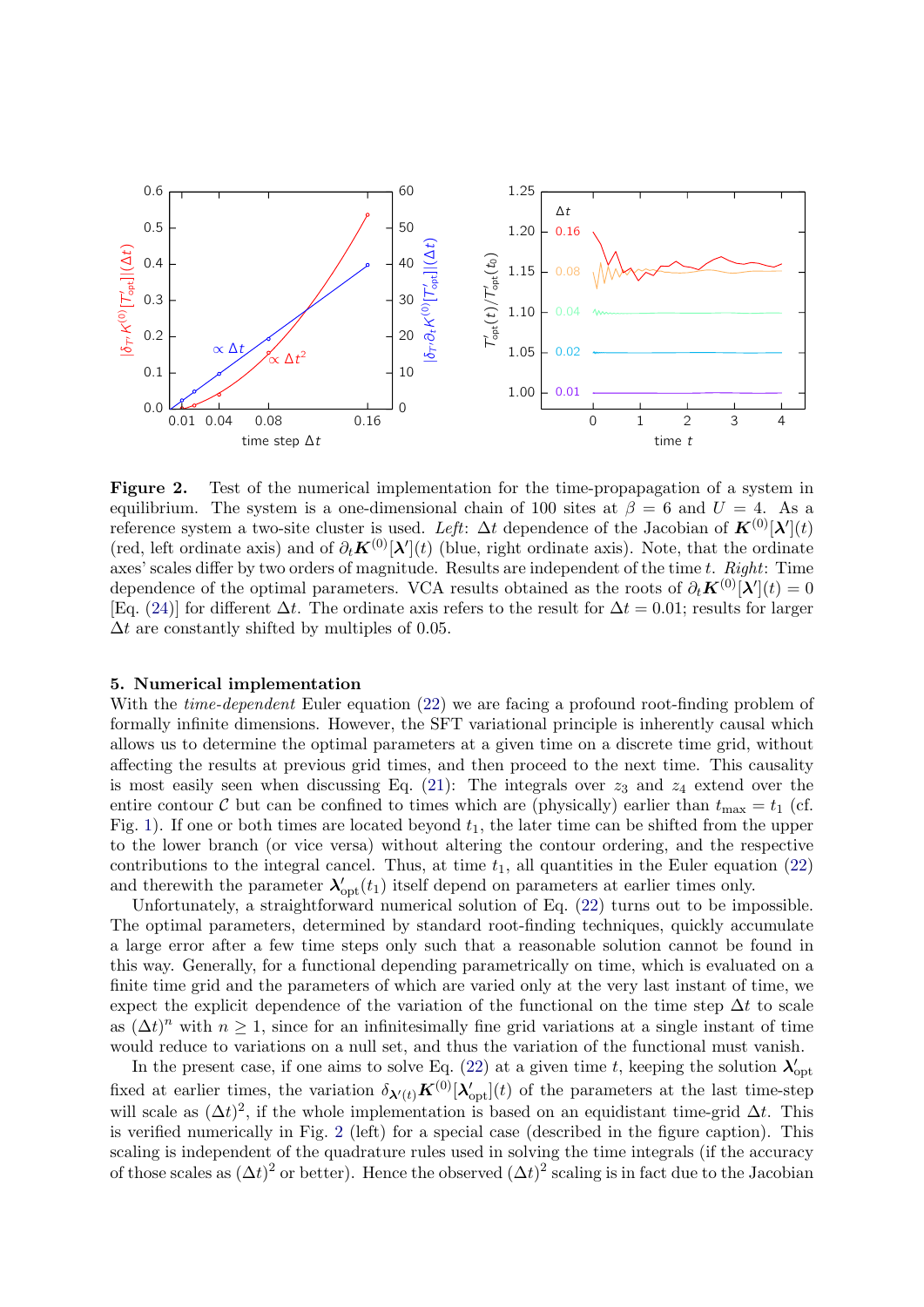$\delta_{\lambda'(t)} K^{(0)}[\lambda'_{\text{opt}}](t)$  itself and turned out to be detrimental for the stability of the algorithm for practically reasonable choices of  $\Delta t$ .

Fortunately, this problem can be overcome by requiring the *time derivative* of  $\mathbf{K}^{(0)}[\lambda'](t)$ [see Eq. [\(21\)](#page-5-2)] to vanish for all times  $t > t_0$  and by fixing the initial conditions at  $t_0$  by Eq. [\(22\)](#page-5-1). Hence, instead of solving the Euler equation [\(22\)](#page-5-1) for all times, we rather consider

<span id="page-7-3"></span><span id="page-7-1"></span>
$$
\mathbf{K}^{(0)}[\boldsymbol{\lambda}'](t)\Big|_{\boldsymbol{\lambda}'=\boldsymbol{\lambda}'_{\rm opt}}=0\,,\qquad\text{for }t=t_0\,,\tag{23a}
$$

$$
\partial_t \mathbf{K}^{(0)}[\boldsymbol{\lambda}'](t) \Big|_{\boldsymbol{\lambda}' = \boldsymbol{\lambda}'_{\rm opt}} = 0, \qquad \text{for } t > t_0.
$$
 (23b)

As can be seen in Fig. [2](#page-6-1) (left), the dependence on  $\Delta t$  is only linear in this case. This greatly improves the accuracy of the parameter optimization and allows us to trace the optimal variational parameters as a function of time. As a simple numerical check, one may consider the equilibrium problem. The expected time independence of the optimal variational parameters is indeed found for sufficiently small  $\Delta t$ , see Fig. [2](#page-6-1) (right).

According to Eq. [\(21\)](#page-5-2), the time derivative  $\partial_t \mathbf{K}^{(0)}[\lambda](t)$  can be obtained from the corresponding equations of motion for the four-point vertex function  $L_{\lambda',U}$ . There are two qualitatively different dependencies on t: The first one results from the boundary terms due to the time-ordering operator comprised by all Green's functions. Contributions from this one cancel out when taking the time derivative. The second one is the explicit dependence of the annihilator and the creator on the external time  $t_1$ . This is governed by the Heisenberg equation of motion. Commuting the operators with the one-particle part of the Hamiltonian simply results in matrix products with  $\lambda'$  while commuting with the interacting part gives rise to higher-order products of annihilators and creators which we denote by  $\psi$  or  $\psi^{\dagger}$ , respectively:  $[c(1), H'_1(1)] \equiv \psi(1)$  and  $[H'_1(1), c^{\dagger}(1)] \equiv \psi^{\dagger}(1)$ . Thus, the time derivative of  $\mathbf{K}^{(0)}[\lambda'](t)$ acquires the form:

<span id="page-7-0"></span>
$$
\partial_t \mathbf{K}^{(0)}[\boldsymbol{\lambda}'](t) = \left[ \mathbf{K}^{(0)}[\boldsymbol{\lambda}'](t), \boldsymbol{\lambda}'(t) \right] + \mathbf{K}^{(1)}[\boldsymbol{\lambda}'](t) , \qquad (24)
$$

where we have used Eq.  $(21)$  and where

<span id="page-7-2"></span>
$$
K^{(1)}[\lambda']_{\alpha_2\alpha_1}(z_1) = \iint d3d4 \ Y_{\lambda',T,U}(4,3) M_{\lambda',U}(3,2,1^+,4)|_{z_2=z_1},\tag{25}
$$

with

 $M_{\lambda',U}(3,2,1^+,4) = L_{\lambda',U}(3,2,1^+_{\psi})$  $_{\psi}^{+}$ , 4) –  $L_{\lambda',U}(3, 2_{\psi}, 1^{+}, 4)$ . (26)

The subscript  $\psi$  indicates that c and  $c^{\dagger}$  are replaced by  $\psi$  and  $\psi^{\dagger}$  in the respective correlation function. For example,  $iG_{\lambda',U}(1_{\psi}, 2) = \langle \mathcal{T}_{\mathcal{C}}\psi(1)c^{\dagger}(2)\rangle_{\lambda',U}$ .

The algorithm for the numerical implementation of the VCA in the general non-equilibrium case [Eq. [\(23\)](#page-7-1)] is sketched in Fig. [3.](#page-8-0) The following steps are performed at each time step:

(i) At a given time t and for certain guessed parameters  $\lambda'_{g}(t)$ , we propagate  $c_{\alpha}^{\dagger}(t)$  and  $c_{\alpha}(t)$ for all relevant orbitals  $\alpha$  by a time step  $\Delta t$  and store their respective representations in the occupation-number basis. For small cluster sizes, this is straightforward. Therewith, arbitrary correlation functions can be calculated for arbitrary times on the contour up to the time t. While the single particle Green's function  $G'$  can be updated from time step to time step and kept in the storage, the higher correlation functions  $L'$  and  $M'$  have to be recalculated on-the-fly for *any* time step and after any update of  $\lambda_{\rm g}'(t)$ , because of the external time t. Symmetries can be exploited to reduce the actual number of elements that have to be calculated.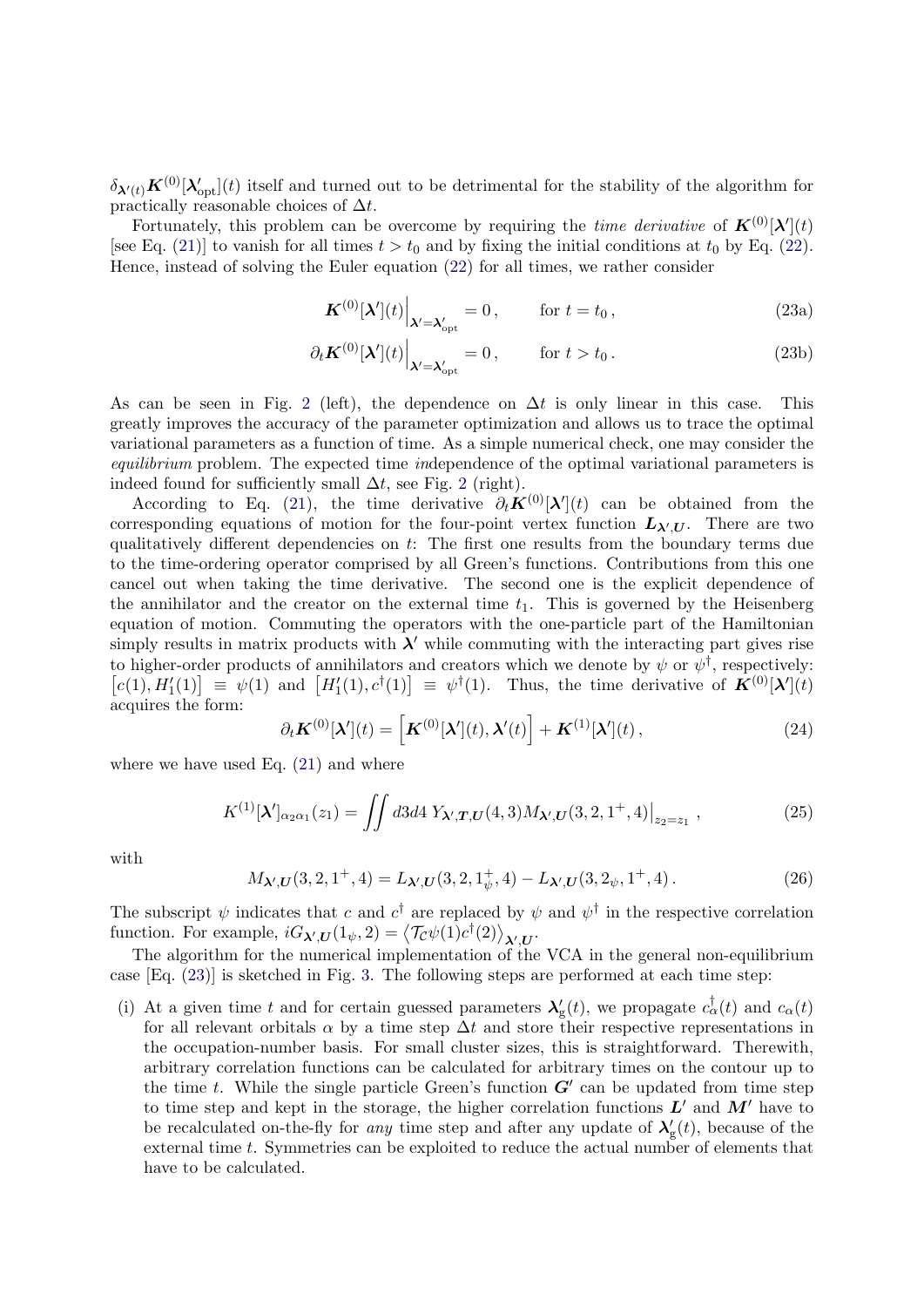

<span id="page-8-0"></span>Figure 3. Sketch of the propagation algorithm for the optimal parameters. See text for discussion.

- (ii) The SFT Green's function  $G<sup>STT</sup>$  is obtained from the CPT equation [\(18\)](#page-5-3), which can be cast in the form of a Volterra equation of second kind:  $(1 - G_{\lambda',U} V) \circ G^{\text{SFT}} = G_{\lambda',U}$ . The latter is solved up to time  $t$  by standard techniques (cf. Refs.  $[48-50]$  $[48-50]$ ). Here, we exploit the translational symmetries of  $V$  and of  $G^{\text{SFT}}$  by Fourier transformation with respect to the super-lattice.
- (iii) The correlation functions  $L', M'$  and  $G^{\text{SFT}}$ , are then used to calculate both  $K^{(0)}[\lambda'](t)$  and  $\mathbf{K}^{(1)}[\lambda'](t)$  via Eqs. [\(21\)](#page-5-2) and [\(25\)](#page-7-2). For the initial time  $t_0$ , only those integrations contribute where both times are on the Matsubara branch. For any later time, the mixed and Keldysh integrations have to be carried out, too. Results for the integrals from earlier time steps cannot be recycled, due to the external time t appearing in the correlation functions  $L'$ and  $M'$ . For both, the integrations involved in the Euler equation [\(23\)](#page-7-1) as well as in the Volterra equation, we use high-order integration schemes, like the Newton-Cotes rules or the Gregory rules [\[50,](#page-14-13) [51\]](#page-14-14), to allow for large  $\Delta \tau$  and large  $\Delta t$  steps [\[52\]](#page-14-15).
- (iv) Generally, the initial guess  $\lambda_{\rm g}'(t)$  will not be a root of Eqs. [\(23\)](#page-7-1), and must therefore be updated. The standard way of doing this, is to apply Newton's method. This, however, requires the knowledge of the (inverse of the) functional's Jacobian  $\delta_{\lambda'(t_0)} K^{(0)}[\lambda'](t_0)$  or  $\delta_{\lambda'(t)} \partial_t \mathbf{K}^{(0)}[\lambda](t)$  respectively. Both, the implementation of an analytical expression for the Jacobian or a direct numerical evaluation via finite difference methods are rather costly options and thus not feasible. We thus employ Broyden's method [\[53,](#page-14-16) [54\]](#page-14-17), which provides increasingly improved updates for the (inverse of the) Jacobian during the course of the Newton iteration, starting from an initial guess for both, the root as well as the Jacobian itself. However, at the initial time we evaluate the Jacobian numerically by finite differences at some guessed parameter. This improves the success and the speed of the method significantly. At later times, we extrapolate both the optimal parameter as well as the inverse Jacobian of  $\partial_t \boldsymbol{K}^{(0)}[\lambda'](t)$  to again start the Broyden iteration from an accurate initial guess - with this, we reliably find the roots of the respective functional after only one to three iterations per time step.

Finally, we would like to add an important remark regarding the solution of Eq. [\(23b\)](#page-7-3). As Eq. [\(24\)](#page-7-0) contains  $\lambda'(t)$  explicitly, a first naive approach would be to guess an "optimal" value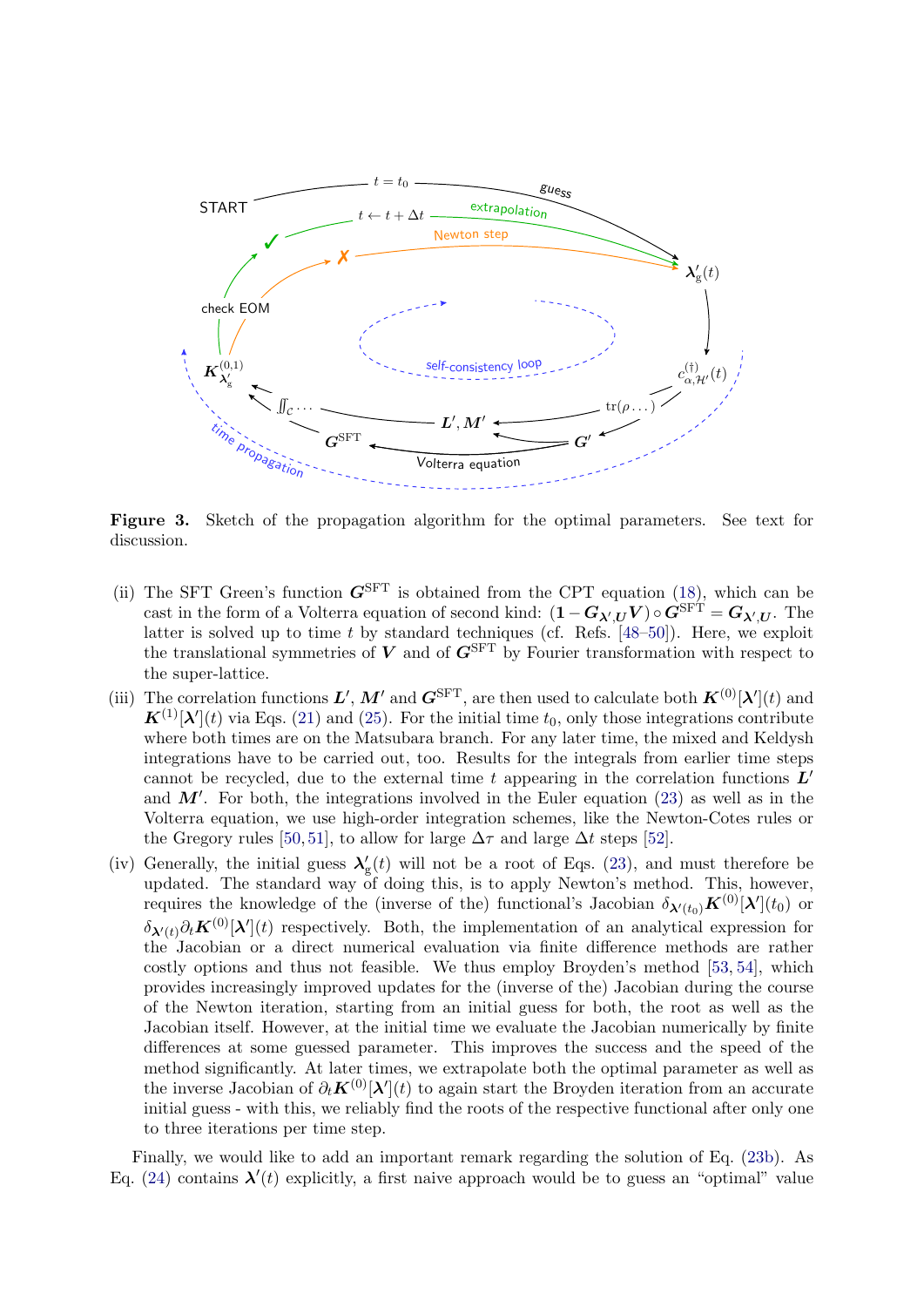$\lambda'_g(t)$ , calculate  $K^{(0)}[\lambda'_g](t)$  and  $K^{(1)}[\lambda'_g](t)$ , plug these into Eq. [\(24\)](#page-7-0), solve the resulting equation  $0 = \left[\mathbf{K}^{(0)}[\boldsymbol{\lambda}_{\mathrm{g}}](t),\boldsymbol{\lambda}'(t)\right] + \mathbf{K}^{(1)}[\boldsymbol{\lambda}_{\mathrm{g}}](t)$  for a new  $\boldsymbol{\lambda}'(t)$ , update both functionals and iterate this procedure until convergence. However, there are two complications. First, close to the optimal point,  $\mathbf{K}^{(0)}[\lambda'](t)$ , and hence also  $\mathbf{K}^{(1)}[\lambda'](t)$  must vanish and therefore solving Eq. [\(24\)](#page-7-0) for  $\lambda'(t)$  will get more and more unstable. Second, for a guessed parameter it is unlikely that the corresponding functionals will be compatible with Eq. [\(24\)](#page-7-0), i.e., that a solution is existing at all. For this to be the case, e.g.,  $\mathbf{K}^{(1)}[\lambda](t)$  has to be trace-less, since it otherwise could not equal a commutator of two other matrices. Indeed, in our numerics this requirement is not met in general. More generally, Eqs. [\(24\)](#page-7-0) and [\(23\)](#page-7-1) can be understood as a special case of Sylvester's equation, namely  $AX - XB = C$ , which has a unique solution for any matrix C, if and only if the matrices  $\bf{A}$  and  $\bf{B}$  have distinct spectra (see Refs. [\[55–](#page-14-18)[57\]](#page-14-19)). In our case, this is clearly not the case, which is why we cannot expect a unique solution (or any solution at all), for some  $\mathbf{K}^{(1)}[\lambda'](t)$  as obtained for an arbitrarily guessed optimal parameter. A way out would be to not solve Eq. [\(23\)](#page-7-1) directly, but minimize the norm of the left-hand side, which then, in any case, again suffers from the first complication.

# <span id="page-9-0"></span>6. Application of the non-equilibrium variational-cluster approach

In the following, two concrete examples for the application of the non-equilibrium variationalcluster approach are presented to discuss some of its characteristics in detail. We consider the one-dimensional Hubbard model at half-filling and at different interaction strengths and study quenches (or fast ramps) of the hopping parameters. Both examples have been in the focus of recent experiments where the redistribution of antiferromagnetic correlations between different bonds and for different ramp times [\[38\]](#page-14-2) as well as the topological properties of Bloch bands in optical lattices [\[39\]](#page-14-3) for the uncorrelated variant of the model [\[58,](#page-14-20) [59\]](#page-14-21) were studied.

Figure [4](#page-9-1) provides an illustration of the initial and of the final states as well as of the reference systems: In both cases, the system is initially in the thermal state of a dimerized Hubbard model specified by some inverse temperature  $\beta$ . In case [\(a\),](#page-9-2) this state is generated by an initial Hamiltonian which consists of decoupled two-site clusters. Hence, the initial state is a simple valence-bond state with nearest-neighbor correlations and reduced translational symmetries. The intra-cluster hopping  $T_{\text{intra}} = 1$  fixes energy and time units. In case [\(b\),](#page-9-3) the clusters with  $T_{\text{intra}} = 1$  are weakly coupled by an inter-cluster hopping  $T_{\text{inter}} = 0.2$ .

In case [\(a\),](#page-9-2) the final-state dynamics after the quench is governed by the full Hubbard Hamiltonian where the initially disconnected clusters are linked by a final inter-cluster hopping  $T_{\text{inter}} = 1$ . This is a highly non-trivial example where the system should build up longerranged non-local correlations and entanglement in the course of time. In case [\(b\)](#page-9-3) the final-state

<span id="page-9-2"></span>

<span id="page-9-3"></span><span id="page-9-1"></span>Figure 4. Illustration of initial and final states for both (a) the quench from a dimerized configuration to a homogeneous lattice as well as (b) change of the dimerization. Black solid lines indicate a nearest-neighbor intra- or inter-cluster hopping,  $T_{\text{intra}} = 1$  or  $T_{\text{inter}} = 1$ . Black dashed lines:  $T_{\text{inter}} = 0.2$ . Correlated sites are represented by red filled dots. The reference system used for the VCA calculations is indicated by a representative two-site reference cluster highlighted as the blue dashed ellipse.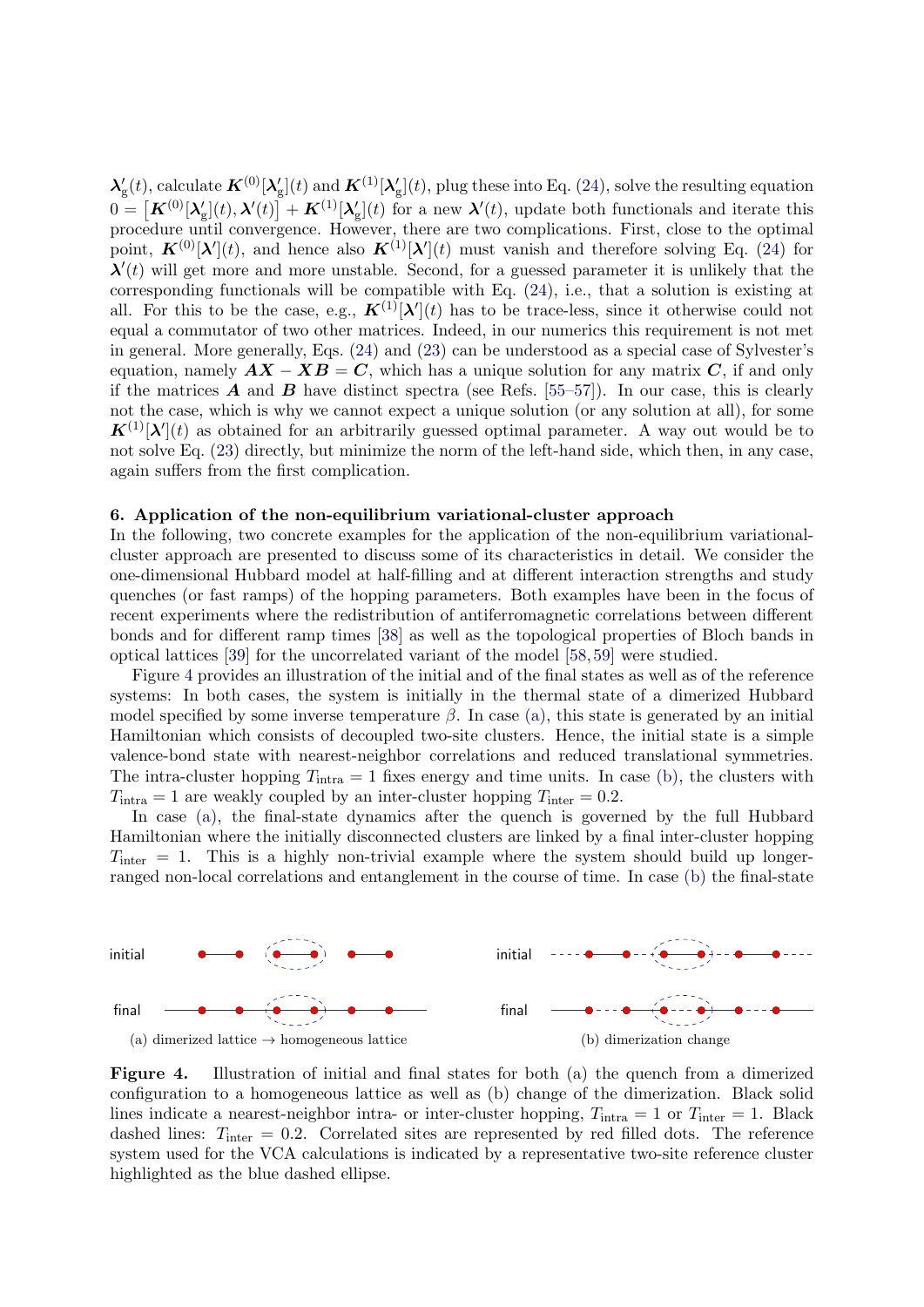Hamiltonian is basically the same as the Hamiltonian specifying the initial state but with the important difference that the nearest-neighbor hopping  $T_{\text{inter}} = 1$  now connects clusters that are shifted by one lattice constant. This example is also highly non-trivial as it corresponds to a sudden switch between Hamiltonians describing states with well-developed but incompatible valence bonds where the entanglement and the spin correlations must reorganize between two different local situations.

The VCA, as a cluster mean-field approximation, can only partly cover the expected finalstate dynamics. Clearly, the quality of the approximation decisively depends on the size of the cluster used in the reference system. Note that in both cases one in principle needs clusters of infinite size to recover the exact solution. Here, however, our main intention is to discuss some numerical issues and to demonstrate that the VCA can be implemented successfully and yields reasonable results (which can in principle be improved systematically by going to larger cluster sizes). To this end, we have choosen a simple reference system, namely a system of disconnected clusters consisting of two sites each, indicated by the blue dashed lines in Fig. [4.](#page-9-1) No additional bath degrees of freedom have been added. Thus, the only possible variational parameters are the intra-cluster hopping  $T'$  and the on-site energies  $\varepsilon_i'$  in the reference system. The latter are fixed by the symmetries of the model at half-filling and, therefore, only the intra-cluster hopping  $T'$  is left for optimization.

We have tested the computer code in several trivial limits. Furthermore, for the equilibrium case our data for different U and  $\beta$  and for a *homogeneous* lattice are fully consistent with those obtained previously for  $\beta \to \infty$  in Ref. [\[60\]](#page-14-22) using a completely different algorithm.

Calculations for the systems sketched in Fig. [4](#page-9-1) have been performed at inverse temperature  $\beta = 10$  which, on the level of the approximation employed, is already representative of the zero-temperature limit as has been checked by varying  $\beta$ . Using fifth-order integration schemes on the Matsubara branch, converged results are obtained with  $\Delta \tau = 0.1$ . On the Keldysh branch we are limited to the trapezoidal rule only since the implementation of higher-order schemes for the evaluation of the time-propagation operator gives rise to numerical instabilities (see Sec. [5](#page-6-0) and comment [\[52\]](#page-14-15)). Converged results are obtained for a time step of  $\Delta t = 0.02$ , and a maximum propagation time of  $t_{\text{max}} = 10$  is easily achieved with a desktop computer. To get converged results with respect to the spatial extension of the one-dimensional lattice, it is sufficient to consider systems with  $L = 100$  sites (using periodic boundary conditions). Rather than a sudden parameter quench we assume a finite (but short) ramp within a time interval  $\Delta t_{\text{ramp}} = 0.5$ , using a ramp profile  $r(t) = (1 - \cos(\pi t/\Delta t_{\text{ramp}}))/2$  with continuous first-order derivatives at the joints at  $t = 0$  and  $t = \Delta t$ <sub>ramp</sub>. This has been recognized to stabilize the algorithm significantly. It is also numerically advantageous to hold the original system in its initial equilibrium state for a few time steps, before starting with the ramp at  $t = t_0 = 0$  to build up the desired integration order.

Results are shown in Fig. [5.](#page-11-0) We first discuss case [\(a\).](#page-9-2) For  $t = 0$ , the optimal value of the variational parameter is found as  $T'_{opt} = T_{intra} = 1$  (dotted line). In fact, this had to be expected since, for the given problem, the self-energy of the reference system equals the full self-energy [cf. Eq. [\(13\)](#page-3-2)] and thus the VCA is exact in the initial state. This represents another non-trivial check of our algorithm.

For  $t > 0$  we find that  $T'_{\text{opt}}$  becomes time-dependent, i.e., the reference system adjusts itself to the parameter ramp in a time-dependent way to optimally describe the dynamics of the original system. In the limit of infinitely large clusters where VCA formally becomes exact, one would expect  $T'_{opt}(t)$  to become constant after a certain relaxation time. As seen in the figure, this relaxation of the optimal variational parameter, and also of the double occupancy, takes place on a short time scale given by one or two inverse hoppings. With a reference cluster of two sites only, however, some finite-size effects must be tolerated. These show up indeed as oscillations of  $T'_{\text{opt}}(t)$  around an average value after the relaxation process. For weak U, where the physics is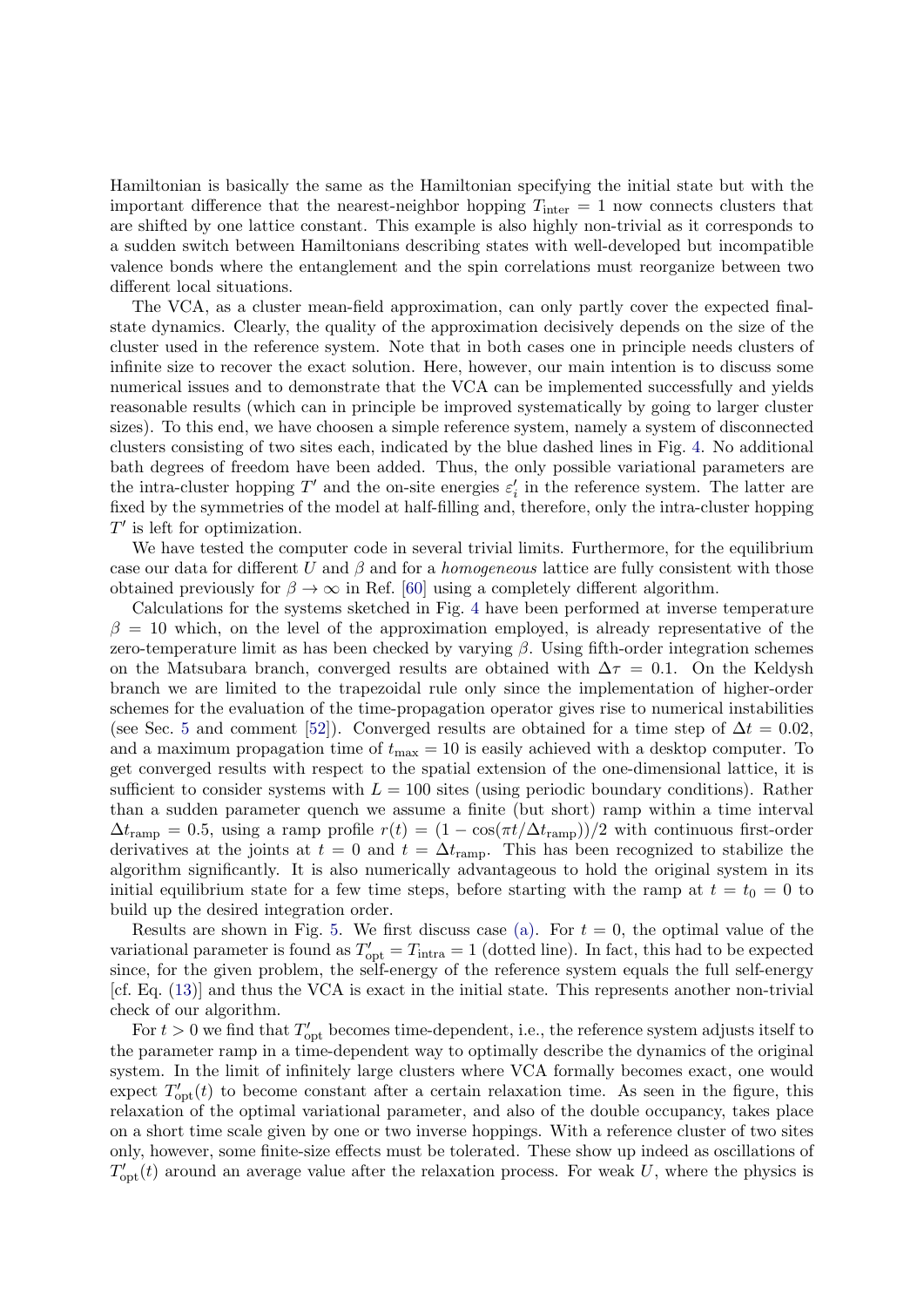<span id="page-11-1"></span>

<span id="page-11-2"></span><span id="page-11-0"></span>**Figure 5.** Time dependencies of the optimal hopping  $T'_{opt}$  of the two-site reference cluster, the double occupancy and the total energy for different  $U$  and for the two different ramps of the hopping parameters of the original system (see Fig. [4,](#page-9-1) a and b).

governed by the hopping part of the Hamiltonian, this average is by about 30% higher than the initial value  $T_{\text{intra}} = 1$ . With increasing U, the final average value of  $T'_{\text{opt}}(t)$  is seen to decrease and approaches unity for  $U \to \infty$ . This is plausible since for weak U the fermion system is more itinerant and thus an increased hopping parameter in the reference system is necessary to (at least partially) compensate for the missing inter-cluster hopping in the reference system while for strong U this is less important as the physics is more local.

Similar arguments can be used to explain the time dependence of the double occupancy. For  $t = 0$ , there is a strong U dependence of  $\langle n_1 n_1 \rangle$ , which is exactly reproduced by the VCA. For  $t > 0$ , the double occupancy quickly relaxes to a higher value (apart from significant finite-size oscillations) as the system becomes more itinerant due to the additional physical inter-cluster hopping. The effect is strongest for weak U.

For case [\(b\),](#page-9-3) finite-size effects are generally somewhat stronger, see Fig. [5](#page-11-0) (right). Still the main trends are clear and plausible: As the inter-cluster hopping is weak, the initial values of  $T'_{\text{opt}}$  and of  $\langle n_{\uparrow}n_{\downarrow}\rangle$  are close to those of case [\(a\).](#page-9-2) For  $t > 0$ , the relaxation process takes place on essentially the same time scale of one or two inverse hoppings. However, one now expects that the optimal intra-cluster hopping adjusts to a value close to  $T_{\text{inter}} = 0.2$ , i.e., close to the physical hopping parameter (see final state in Fig. [4](#page-9-1)[\(b\)\)](#page-9-3). This is in fact seen (dotted line in Fig. [5,](#page-11-0) right). The decrease of the final average value of the double occupancy with increasing U is understood in the same way as in case  $(a)$ .

Note that the geometrical structure of the reference system is the same for the initial and the final state, see Fig. [4.](#page-9-1) Given this, we expect that the description of the initial state is better than that of the final state in the case of the dimerization change. We have also performed calculations using a reference system that is shifted by one lattice constant for both, the initial and the final state. In this case, one expects that the VCA description of the final-state dynamics is more accurate than for the initial state. The calculations (not shown) yield unphysical results in this case with a diverging optimal intra-cluster hopping after one to two inverse hoppings, depending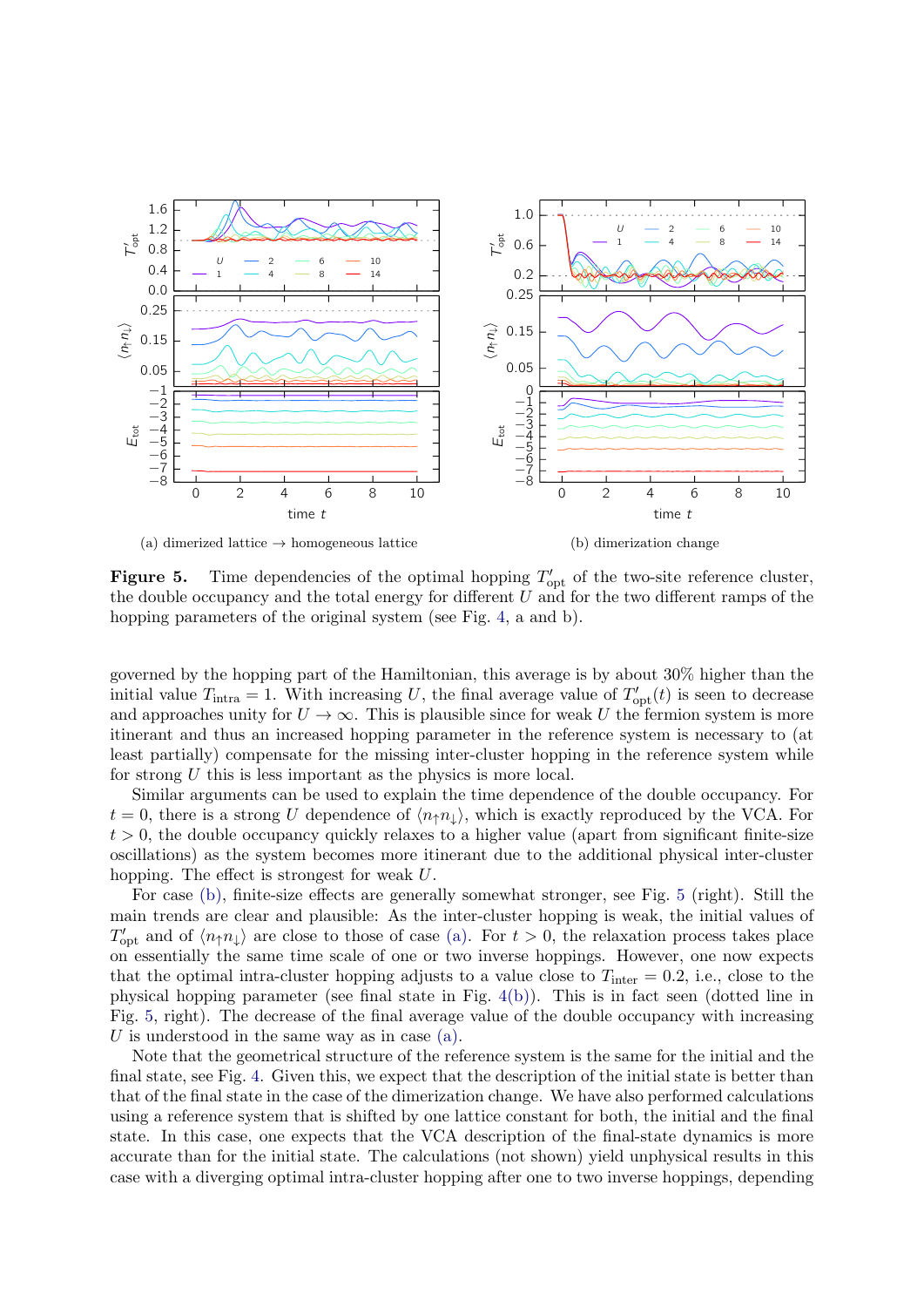somewhat on U. This demonstrates the crucial importance of an accurate description of the initial state for the subsequent real-time dynamics. A sudden switch of the geometrical structure of the reference system at  $t = 0$ , which follows the dimerization change of the original system, would be a legitimate choice and would result in a superior approximation. This, however, requires a substantially higher numerical effort as more than a single two-site cluster must be considered as a building block in the calculation which is beyond the scope of the present work.

In both cases, [\(a\)](#page-9-2) and [\(b\),](#page-9-3) there is a fairly good conservation of the total energy right after the ramp (recall that  $\Delta t_{\text{ramp}} = 0.5$ ) with some remaining finite-size oscillations but no long-time drift. Note that, a priori, this could not have been expected as a matter of course, since strict energy conservation within SFT can only be ensured by variations *non-local* in time, which would correspond to the optimization of infinitely many bath-degrees of freedom (see Ref. [\[37\]](#page-14-1) for a detailed discussion).

In case [\(a\)](#page-9-2) and for all interaction strengths, we find that the total energy decreases after the ramp (see Fig. [5a\)](#page-11-1). This implies that the increase of the total energy due to the heating of the system during the ramp is overcompensated by the energy decrease that is induced by the coupling of the different isolated clusters via  $H_{T_{\text{inter}},0}$  and the corresponding lowering of the kinetic energy. In case [\(b\)](#page-9-3) the total energy increases for all  $U$  after the ramp (see Fig. [5b\)](#page-11-2). Since the initial and the final Hamiltonians are identical apart from a translation by one lattice constant, they have the same ground-state energies. The observed increase of the total energy must therefore be exclusively due to the heating of the system during the ramp.

## <span id="page-12-0"></span>7. Summary

The self-energy functional theory (SFT) provides a unifying framework for different types of cluster and impurity approximations and has recently been extended to non-equilibrium cases [\[37\]](#page-14-1). In the present work, we have discussed its numerical implementation in detail. An important observation is that a straightforward solution of the central SFT Euler equation is impossible in practice as it suffers from numerical instabilities which could traced back to an inherent quadratic dependence of the Jacobian on the time step  $\Delta t$ . Fortunately, the Euler equation can equivalently be replaced by its time derivative (and the appropriate initial condition). The corresponding Jacobian shows a numerically much more favorable linear-in- $\Delta t$ scaling. By using high-order integration schemes and Broyden's method we have put forward and have implemented a stable propagation algorithm for the optimal parameters of the reference system.

As a concrete example, the variational cluster approach (VCA) has been applied to study the dynamics initiated by two different ramps of the hopping parameters of an initially dimerized one-dimensional Hubbard model. The time-evolution of the optimal parameters, the double occupancy and the total energy has been studied at different interaction strengths. These calculations have been performed with a simple two-site reference cluster and demonstrate that plausible and consistent results can be obtained in fact.

The resulting real-time dynamics is in fact completely different from a mere superposition of oscillations with frequencies that are characteristic for the finite reference system. Namely, the variational embedding of the cluster rather allows to describe the relaxation of the system to a new stationary final state. Depending on the system, on the type of process studied and on the model parameters, however, the final state does show some unphysical oscillations which are caused by the small size of the reference system and which must be tolerated at the given approximation level. The SFT framework allows to systematically improve the approximation by consideration of larger clusters, clusters with more variational parameters or by attaching uncorrelated bath sites. We expect that the remaining finite-size oscillations can be systematically controlled in this way.

Approximations generated within the SFT framework do respect macroscopic conservation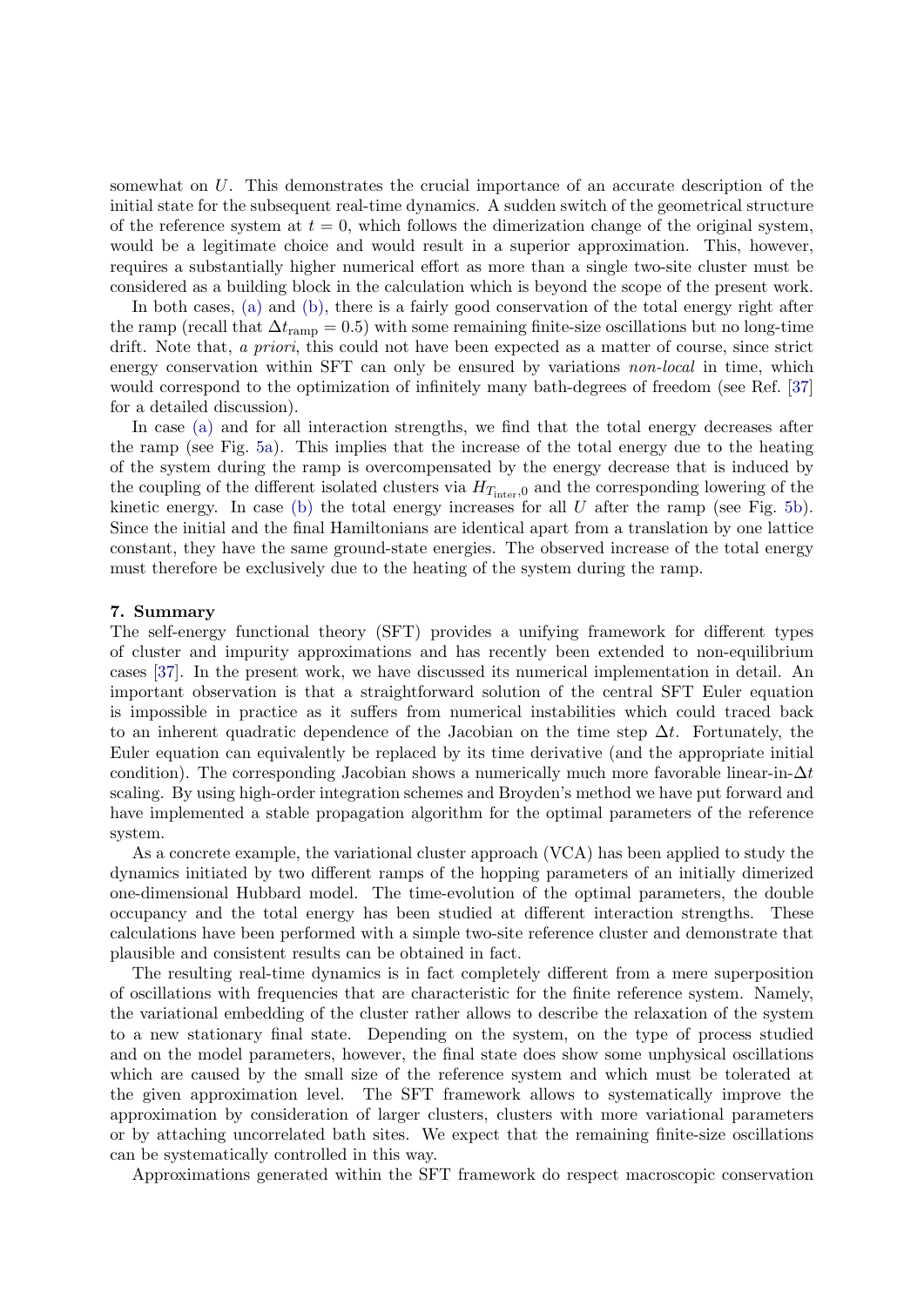laws in general [\[37\]](#page-14-1). Regarding total-energy conservation, however, this would require the optimization of parameters which are non-local in time, i.e., the allocation of infinitely many bath sites. Since this has not been considered here, we also have to tolerate superimposed finite-size oscillations on the total energy. Apart from those, however, conservation of the total energy is described fairly well, in particular, there is no long-time drift. However, to answer the question of whether or not the stationary final state is a thermal state that can be described by the temperature corresponding to the total energy after the parameter quench or ramp, in fact requires improved approximations and larger reference systems.

## Acknowledgments

We would like to thank K. Balzer for providing computer code for setting up the many-body basis and for CPT reference calculations as well as for helpful discussions. We would like to thank D. Golež, C. Gramsch, H. Strand for stimulating discussions. Support of this work by the Deutsche Forschungsgemeinschaft within the Sonderforschungsbereich 925 (projects B5 and B4) is gratefully acknowledged.

## References

- <span id="page-13-0"></span>[1] Bloch I, Dalibard J and Zwerger W 2008 Rev. Mod. Phys. 80 885
- [2] Lewenstein M, Sanpera A, Ahufinger V, Damski B, Sen A and Sen U 2007 Adv. Phys. 56 243
- <span id="page-13-1"></span>[3] Dutta O, Gajda M, Hauke P, Lewenstein M, Lühmann D S, Malomed B A, Sowinski T and Zakrzewski J 2015 Rep. Prog. Phys. 78 066001
- <span id="page-13-2"></span>[4] Polkovnikov A, Sengupta K, Silva A and Vengalattore M 2011 Rev. Mod. Phys. 83 863
- <span id="page-13-3"></span>[5] Eisert J, Friesdorf M and Gogolin C 2015 Nat. Phys. 11 124
- <span id="page-13-4"></span>[6] Gutzwiller M C 1963 Phys. Rev. Lett. 10 159
- [7] Hubbard J 1963 Proc. R. Soc. Lond. A 276 238
- <span id="page-13-5"></span>[8] Kanamori J 1963 Prog. Theor. Phys. 30 275
- <span id="page-13-6"></span>[9] Fisher M P A, Weichman P B, Grinstein G and Fisher D S 1989 Phys. Rev. B 40 546
- [10] Jaksch D, Bruder C, Cirac J I, Gardiner C W and Zoller P 1998 Phys. Rev. Lett. 81 3108
- [11] Greiner M, Mandel O, Esslinger T, Hänsch T W and Bloch I 2002 Nature 415 39
- <span id="page-13-7"></span>[12] Krutitsky K V 2015 Preprint arXiv:1501.03125 [cond-mat.quant-gas]
- <span id="page-13-8"></span>[13] Köhl M, Moritz H, Stöferle T, Günter K and Esslinger T 2005 Phys. Rev. Lett. 94 080403
- [14] Giorgini S, Pitaevskii L P and Stringari S 2008 Rev. Mod. Phys. 80 1215
- <span id="page-13-9"></span>[15] Esslinger T 2010 Annu. Rev. Condens. Matter Phys. 1 129
- <span id="page-13-10"></span>[16] Kubo R 1957 J. Phys. Soc. Jap. 12 570; Matsubara T 1955 Prog. Theor. Phys. 14 351; Schwinger J 1961 J. Math. Phys. 2 407
- <span id="page-13-11"></span>[17] Thygesen K S and Rubio A 2007 J. Chem. Phys. 126 091101
- <span id="page-13-22"></span>[18] Schmidt P and Monien H 2002 Preprint  $arXiv:cond-mat/0202046$  [cond-mat.str-el]
- <span id="page-13-23"></span>[19] Freericks J K, Turkowski V M and Zlatić V 2006 Phys. Rev. Lett.  $97\ 266408$
- [20] Aoki H, Tsuji N, Eckstein M, Kollar M, Oka T and Werner P 2014 Rev. Mod. Phys. 86 779
- [21] Muõz E, Bolech C J and Kirchner S 2013 Phys. Rev. Lett. 110 016601
- [22] Jung C, Lieder A, Brener S, Hafermann H, Baxevanis B, Chudnovskiy A, Rubtsov A N, Katsnelson M I and Lichtenstein A I 2012 Ann. Phys. 524 49
- [23] Knap M, von der Linden W and Arrigoni E 2011 Phys. Rev. B 84 115145
- [24] Balzer K and Eckstein M 2014 Phys. Rev. B 89 035148
- <span id="page-13-12"></span>[25] Lipavský P, Špička V and Velický B 1986 Phys. Rev. B  $34\,6933$
- <span id="page-13-13"></span>[26] Keldysh L 1965 Sov. Phys. JETP 20 1018
- <span id="page-13-14"></span>[27] Maier T, Jarrell M, Pruschke T and Hettler M H 2005 Rev. Mod. Phys. 77 1027
- <span id="page-13-15"></span>[28] Tsuji N, Barmettler P, Aoki H and Werner P 2014 Phys. Rev. B 90 075117
- <span id="page-13-16"></span>[29] Eckstein M and Werner P 2014 Preprint arXiv:1410.3956 [cond-mat.str-el]
- <span id="page-13-17"></span>[30] Gros C and Valentí R 1993 Phys. Rev. B 48 418
- [31] Sénéchal D, Perez D and Pioro-Ladrière M 2000 Phys. Rev. Lett. 84 522
- <span id="page-13-19"></span>[32] Balzer M and Potthoff M 2011 Phys. Rev. B 83 195132
- <span id="page-13-18"></span>[33] Gramsch C and Potthoff M 2015 Preprint  $arXiv:1509.05313$  [cond-mat.str-el]
- <span id="page-13-20"></span>[34] Dahnken C, Aichhorn M, Hanke W, Arrigoni E and Potthoff M 2004 Phys. Rev. B 70 245110
- <span id="page-13-21"></span>[35] Potthoff M 2014 Making use of self-energy functionals: The variational cluster approximation DMFT at 25: